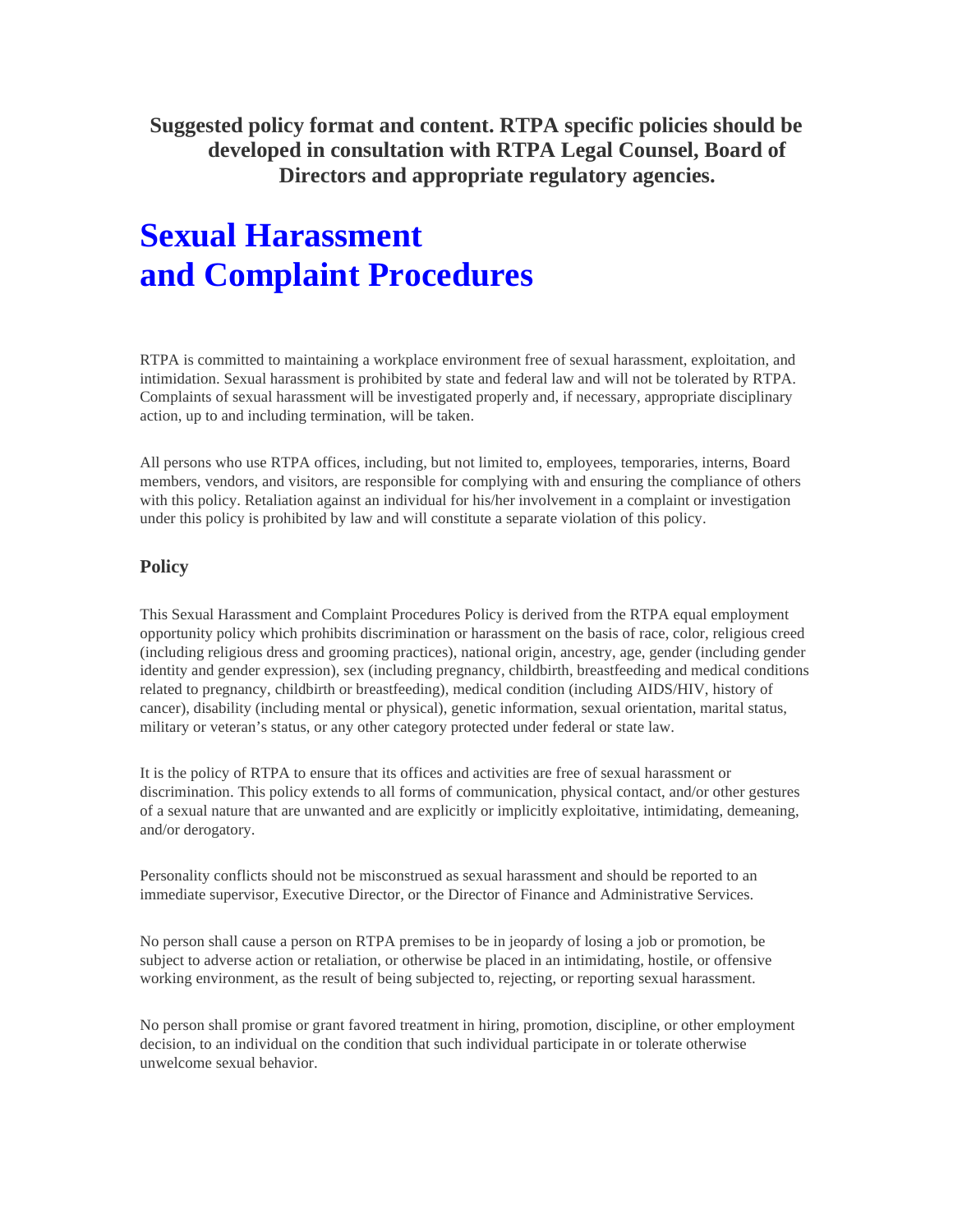RTPA will take preventative, corrective, and disciplinary action for any behavior that violates this policy. Disciplinary action up to and including termination and/or removal from RTPA premises will be imposed for violation of this policy.

Whether or not harassment occurred does **not** depend upon whether the behavior was intended to cause harm, but rather, upon the effect of the behavior on the receiving individual's employment or work environment. Failure to recognize that behavior is harassing to an individual or group of individuals will not be viewed as an adequate defense to an allegation of sexual harassment.

The standard under which RTPA may impose discipline under this policy may be stricter than that imposed by law. RTPA will not condone, permit, or tolerate harassment in any manner whatsoever. Persons engaging in inappropriate conduct may be subject to discipline, up to and including termination, the first time inappropriate behavior is documented.

#### **Applicability**

This policy applies to all RTPA employees, temporaries, and interns, elected or appointed officers, and to those who are agents of a public or private entity doing business with RTPA.

### **Responsibilities**

The Director of Finance and Administrative Services is responsible for ensuring that the policy and complaint procedures relating to sexual harassment are disseminated and implemented. This policy is referred to in the RTPA Employee Handbook and is available on the RTPA Intranet website.

All employees, temporaries, and interns will be informed of this policy and are responsible for reviewing it. All persons on RTPA premises are expected to comply with this policy.

It is the responsibility of every supervisor to take any sexual harassment complaint seriously and to respond immediately according to the complaint procedures in this policy. Any supervisory staff member who observes or knows of a harassing situation, whether or not it occurred in his/her department/division, who fails to take corrective action, may be disciplined.

# **Definitions**

Sexual harassment is unwelcome behavior that is deliberate or repeated, not asked for or returned, and which affects the terms and conditions of employment.

The two basic elements of sexual harassment are: (1) the behavior is unwelcome; and (2) the behavior is sexual in nature as perceived by an average person on the receiving end of the behavior, **or** it is behavior that ridicules, denigrates, or harasses a person because of his/her gender. Unwelcome sexual advances, requests for sexual favors, and other conduct of a sexual nature constitute sexual harassment when:

- Submission to such conduct is made either explicitly or implicitly a term or condition of employment (quid pro quo sexual harassment); or
- Submission to or rejection of such conduct by an individual is used as a basis for evaluation of the individual's work or decisions affecting that individual's work or an individual's employment (quid pro quo sexual harassment); or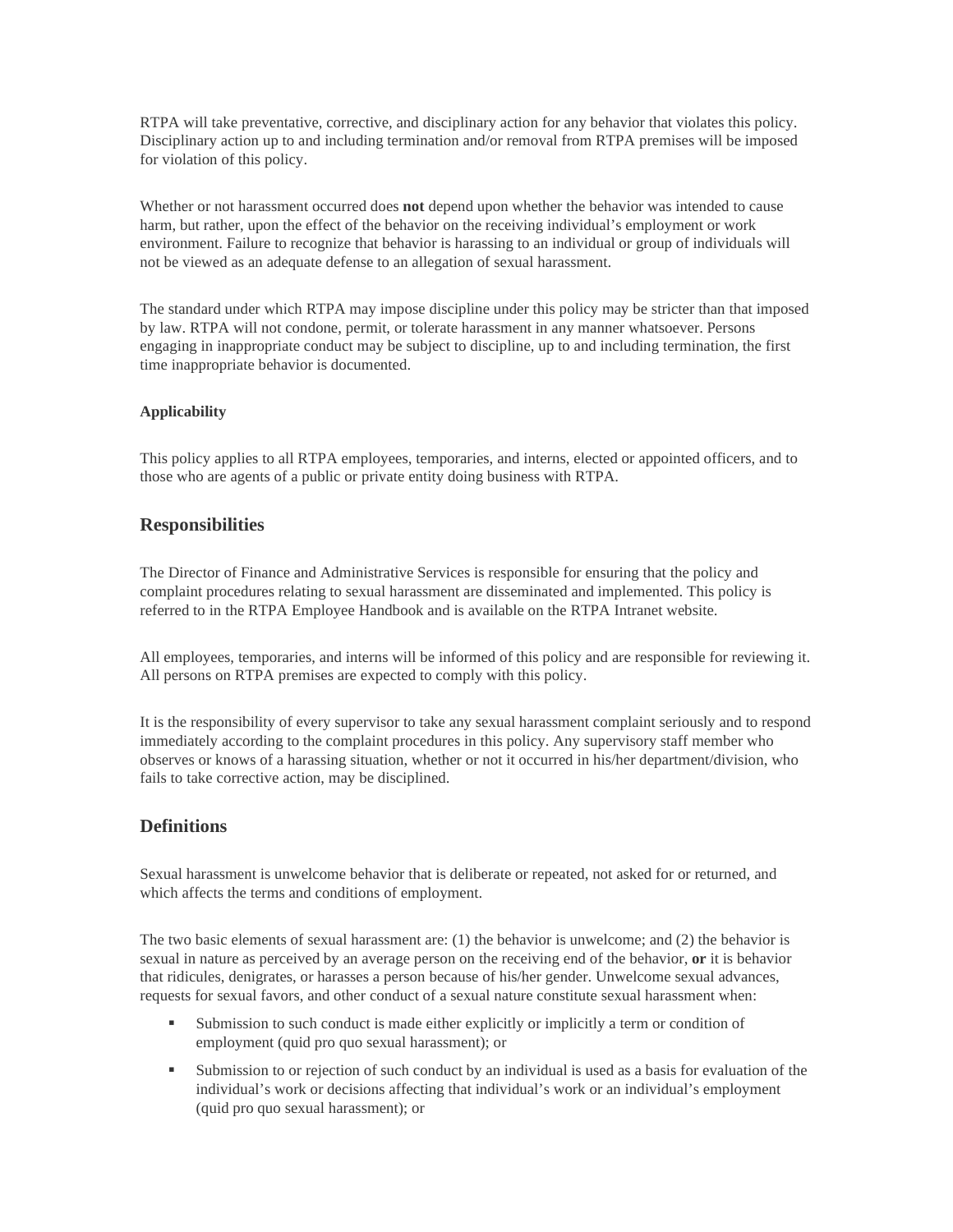Such conduct has the purpose or effect of unreasonably interfering with an individual's work performance or creating an intimidating, hostile, or offensive work environment (hostile environment sexual harassment).

Sexual harassment can take many forms. Some examples include:

- *Verbal Harassment*: Epithets, derogatory jokes or comments, slurs, or unwanted sexual talk. Verbal abuse of a sexual nature such as graphic verbal commentaries about a person's body; sexually degrading words used to describe an individual; propositioning. Remarks or jokes explicitly or implied stating that a person cannot do a job as well because that person is male or female. Threats or reprisals after a negative response to a sexual advance.
- *Physical Harassment*: Assault, battery, impeding, or blocking normal movement or interfering with work; unwanted touching such as pinching, grabbing, or patting or other inappropriate behavior.
- *Visual Harassment*: Derogatory posters, emails, electronic texts, pornographic or sexual Internet sites, computer screen "wallpaper," notes, cards, calendars, bulletins, cartoons, graffiti, photographs, signs, drawings, suggestive or sexually graphic letters or invitations, protracted staring, or gestures.

**Quid pro quo** (this in exchange for that) sexual harassment occurs when a person makes any term or condition of employment conditional upon an individual's willingness to engage in sexual behavior. Examples of quid pro quo sexual harassment include: a supervisor offering a choice assignment in exchange for a sexual favor, or a supervisor threatening adverse action against an individual who refuses to submit to sexual advances.

**Hostile environment** sexual harassment occurs when unwelcome conduct, either sexual or gender-based, severe or pervasive, offends, intimidates, ridicules, or insults an individual sufficiently to alter that individual's ability to carry out his/her responsibilities at RTPA.

# **Confidentiality**

Every effort shall be made to protect the privacy of all individuals throughout all phases of the complaint resolution process. Anonymity and complete confidentiality cannot be guaranteed once a complaint is made or unlawful behavior is made known because RTPA has a duty to conduct an investigation and to report criminal conduct to appropriate legal authorities.

In the interest of maintaining confidentiality, a person who is a victim of or who is aware of someone else who is a victim of sexual harassment should not discuss the matter with anyone other than a supervisor, the Director of Finance and Administrative Services or the Executive Director.

All documents concerning a sexual harassment complaint will be maintained by the Director of Finance and Administrative Services.

Files pertaining to complaints will be maintained in confidence to the fullest extent permitted by law.

# **Complaint Procedures**

An individual who feels that he/she has been sexually harassed or discriminated against based on gender, or who believes that someone else is being sexually harassed or discriminated against, must bring the matter